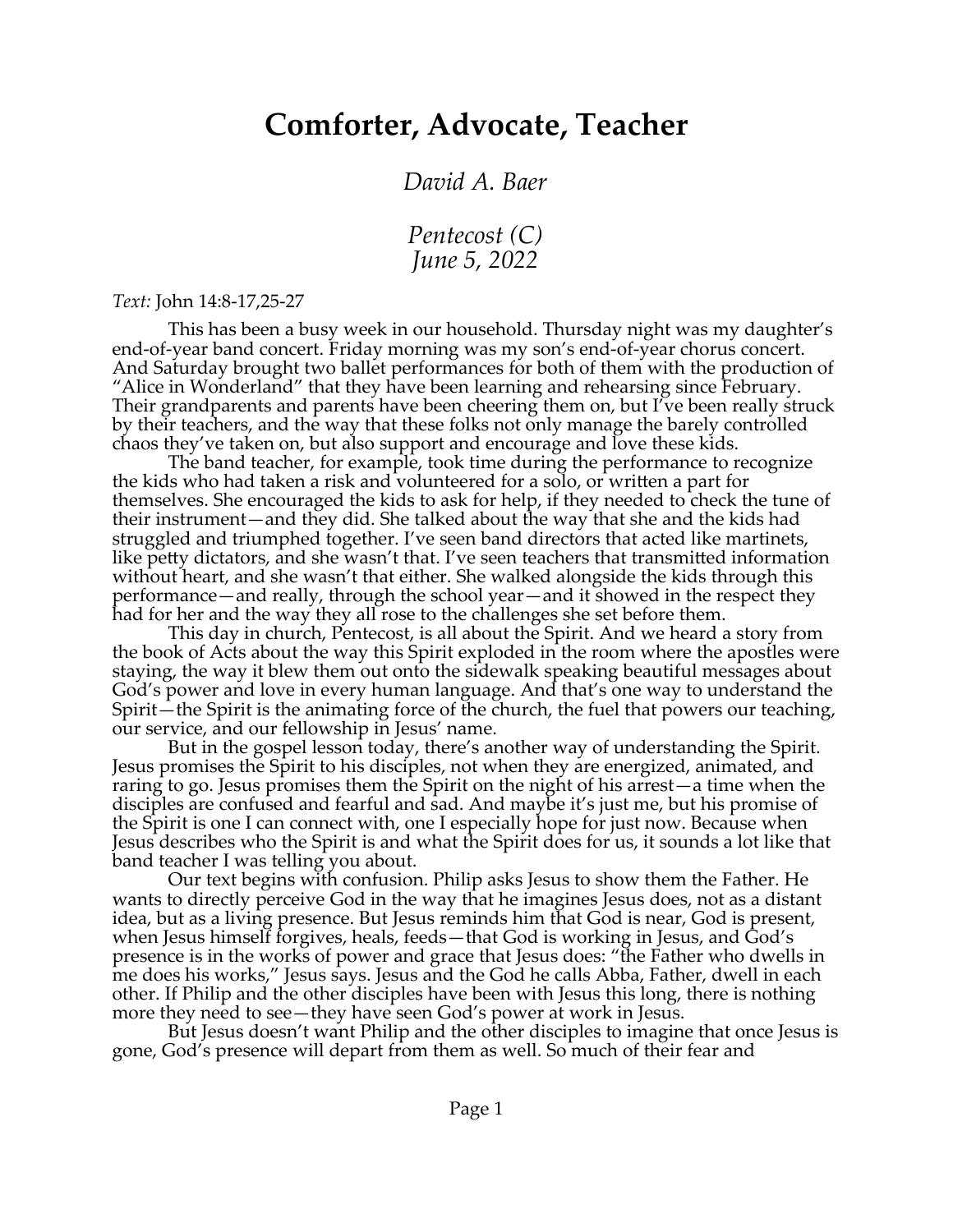confusion that night in the Upper Room comes from this idea that when Jesus is no longer physically present with them, the power and grace of God will no longer be with them either. And so Jesus makes an amazing, outlandish claim that this same presence of God, this same loving power that they experience when they are with Jesus, is present in those who believe in him, so much so that they will top the miracles, the wonders, the signs that Jesus himself has been doing.

Let that sink in a moment. Jesus points back to everything he's done—turning water into wine, feeding thousands of people with five loaves and two fish, giving a blind man his sight back, raising Lazarus from the dead. And he says to the disciples, "All that? It's *nothing* compared to what *you're* going to do!"

I just want to pause here again, so we can appreciate where Jesus is trying to lead his disciples. They are starting off in a place of grief and hopelessness. One of their own, Judas, has just left their table, left their fellowship, to betray Jesus. Jesus has told them he is going away, and that they can't come with him. And so they're afraid. They're grieving. They don't see the way forward. They feel abandoned. And Jesus is telling them to believe in him, just believe, and all the wonder, grace, and power of God will abound for you beyond anything they've known with him.

And the gift that makes this possible, the gift we celebrate today, is the Holy Spirit.

What Jesus promises in this passage is something he describes with a Greek word—the Paraclete. This is a deep, rich word, and our Bible's translation of it as "Advocate" doesn't quite do it justice. It's a compound word made of two parts

—"para," which means "beside," and "klētos," which means "called." A Paraclete is someone called to come alongside you. It could be an advocate—someone who speaks up for you. Or it could be a coach—someone who stands next to you to help you perform. Or it could be a comforter—someone who offers reassurance and support. Jesus promises to ask the Father to send the Paraclete, the Spirit of truth. And there are so many ways to describe what the Spirit does, but given the disciples' anxiety, I want to point out that Jesus uses that other important word here again—μένειν, abide, remain. What Jesus is emphasizing here is that the Paraclete is coming to abide—to dwell, to live, to remain—with his disciples forever.

Who are the people who help you to be who you are? Think back to when we were locked down during the pandemic, and all the friends and family members and communities that you were separated from. Who were you missing the most? I want you to lay hold of that feeling in your heart again. I want you to sit with that sense of longing you had for someone or some group of people. Is there a part of yourself that this person brings forth from you, some part of yourself that's difficult to access when you're apart? Doesn't it stand to reason that there are people who feel this way about you too? Because it goes both ways, doesn't it?

The presence of the people we love helps us to be who we are. And we help them to be who they are too.

You see, the way Jesus talks to the disciples—"I am in my Father, and you in me, and I in you"—is true about all the relationships that really matter. No one is an island. We indwell one another. But what is unique about Jesus is that through him, and through the Spirit that he sends, *God* becomes present to us, and that unlocks a piece of who we are, or who we are meant to be. As the beginning of the gospel of John puts it, "to all who received [Jesus], … he gave power to become children of God" (John 1:12).

Have you ever thought, though, that maybe it works the other way around? That there is a piece of God's own self that comes out only through you? You are a unique and beautiful creation. God has made only one of you. And God's work wasn't done